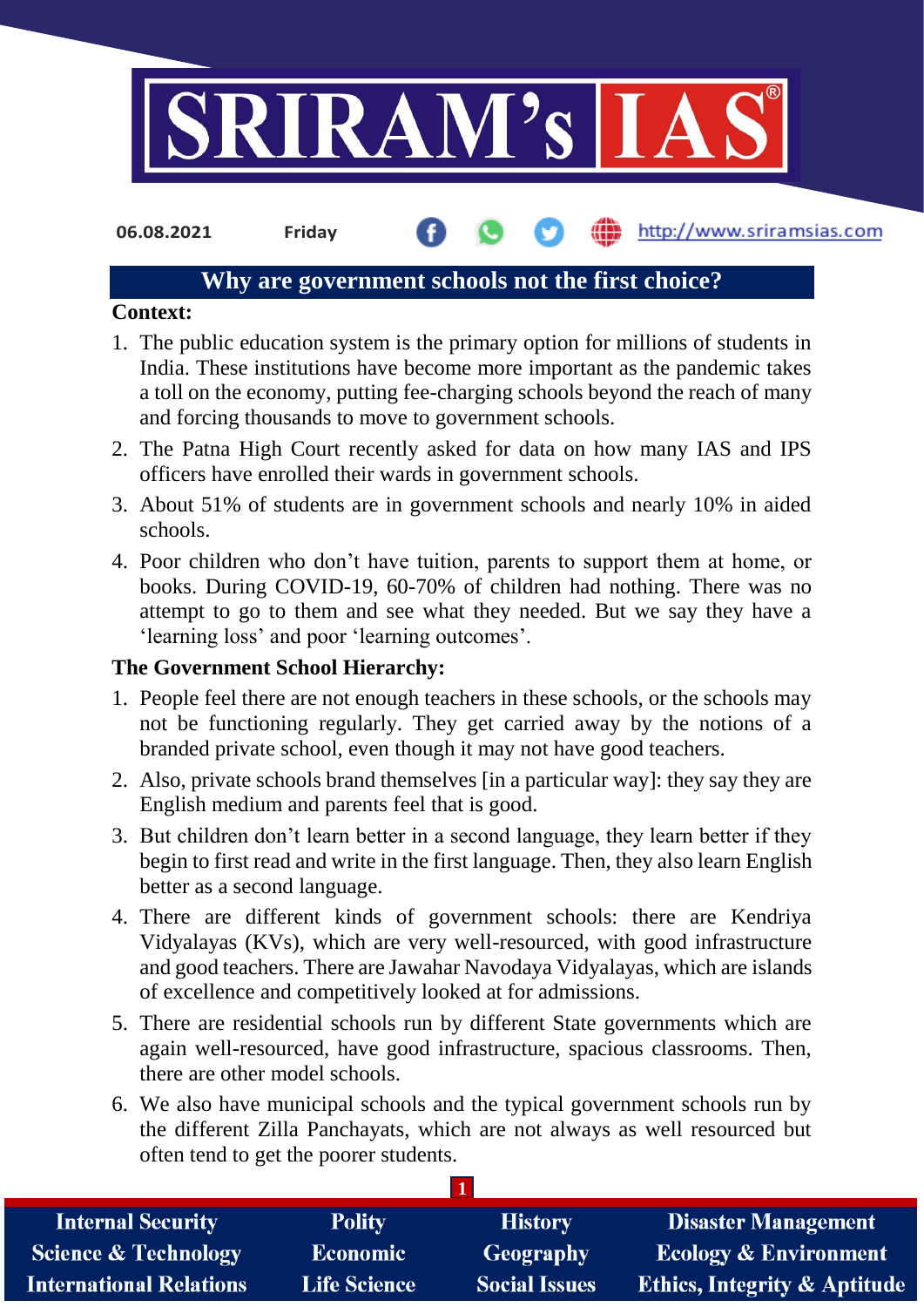

#### the http://www.sriramsias.com **06.08.2021 Friday**

# **The Right to Education law and structural issues**

- 1. It's an ongoing process. Structural issues are vast. We are a very large country with different kinds of education systems in different States. And we have different kinds of issues — some areas may have a higher tribal population or different kinds of local issues that need to be addressed.
- 2. We should also look at the basic safety, well-being and hygiene factors in these schools. There is no reason why they cannot have well functioning toilets, drinking water and proper compound walls.
- 3. To that extent, there is some work that should be done in improving the image of these schools. We then come to pedagogy, teacher development, the level of community participation, the parent committees, etc.
- 4. But over the years, the RTE has contributed tremendously in filling our classrooms and in making education accessible to children who would otherwise have been at risk of slipping out or being pushed out of the education system and into situations like child labour or child marriage.
- 5. We need to look long and hard at what we have been able to achieve and what remains to be achieved. The fact that there is a lot that remains to be done should not take away from the considerable work that has been done.
- 6. Barely 15% of the schools can be called compliant with the RTE. That is also a reason why children are being pushed out. Section 29 of the RTE explains what kind of education every child has a right to.
- 7. There is no school complying with that, including elite schools. It talks about discovery and activities which are child-centred. And on developing the potential of every child, not calling them 'slow learners', not testing them in a centralised way. We have abandoned that understanding.

# **Bias in favour of Private schools and Concerns**

1. It's true that we should be conscious of not using the language of deficit. The RTE gave us the approach of looking at the child not as a bucket to be filled but as a person who is growing and bringing to the class rich and valuable experiences and the ability to learn.

| <b>Internal Security</b>        | <b>Polity</b>       | <b>History</b>       | <b>Disaster Management</b>              |  |  |  |
|---------------------------------|---------------------|----------------------|-----------------------------------------|--|--|--|
| <b>Science &amp; Technology</b> | <b>Economic</b>     | Geography            | <b>Ecology &amp; Environment</b>        |  |  |  |
| <b>International Relations</b>  | <b>Life Science</b> | <b>Social Issues</b> | <b>Ethics, Integrity &amp; Aptitude</b> |  |  |  |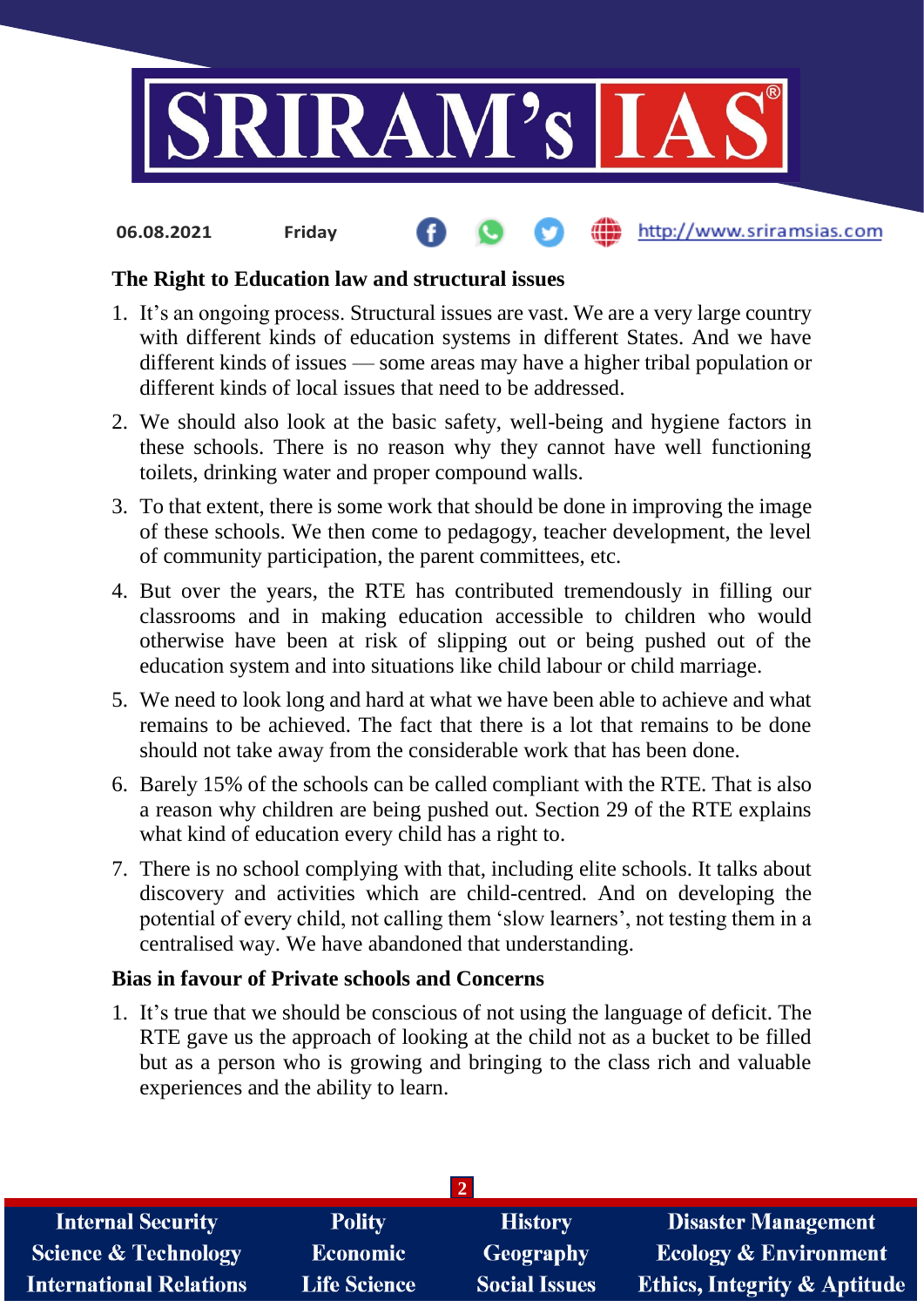

2. The RTE also gave us the approach of formative assessments. It is not the child who is unable to learn; assessments need to help us find ways to help children learn better.

http://www.sriramsias.com

- 3. Some people prefer English. People don't want a school that does not offer English. English is seen as aspirational, which is fine, but for it to become the medium of instruction would cut away a child from what she already knows, such as concepts.
- 4. Education begins as a journey from the familiar to the unfamiliar. Education in the mother tongue in the primary years helps a child build on prior knowledge and concepts.
- 5. We need to have adequate capacity at the secondary and higher secondary levels in government schools as the net enrolment falls sharply beyond the primary level.
- 6. The fact that there is a drop in net enrolment from primary to secondary should be viewed with concern. We need to understand the obstacles: transportation, location, etc., which may be preventing teenagers, especially girls, from accessing secondary education.
- 7. It's important that the public education system becomes a common school system. A KV has a small percentage of children coming from different socioeconomic backgrounds. The notions of equity are more rooted there. Children get a chance to study with children from different socio-economic backgrounds.
- 8. The midday meal cooks in a school also contribute to building a healthy and happy school environment as, say, the chemistry teacher.

# **Focusing on teachers:**

**06.08.2021 Friday**

- 1. While all that is true, the work of a government school teacher can be lonely and difficult. It's highly creative work. There's a lot more that we need to do in terms of empowering school leaders, school heads, school communities, the entire teaching community, as well as the non-teaching community.
- 2. So, there's a lot that we need to do to value the work of teachers and staff, make their work visible so that families recognise that. We also need to create

| 3 <sup>1</sup>                  |                     |                      |                                         |  |  |  |
|---------------------------------|---------------------|----------------------|-----------------------------------------|--|--|--|
| <b>Internal Security</b>        | <b>Polity</b>       | <b>History</b>       | <b>Disaster Management</b>              |  |  |  |
| <b>Science &amp; Technology</b> | <b>Economic</b>     | Geography            | <b>Ecology &amp; Environment</b>        |  |  |  |
| <b>International Relations</b>  | <b>Life Science</b> | <b>Social Issues</b> | <b>Ethics, Integrity &amp; Aptitude</b> |  |  |  |